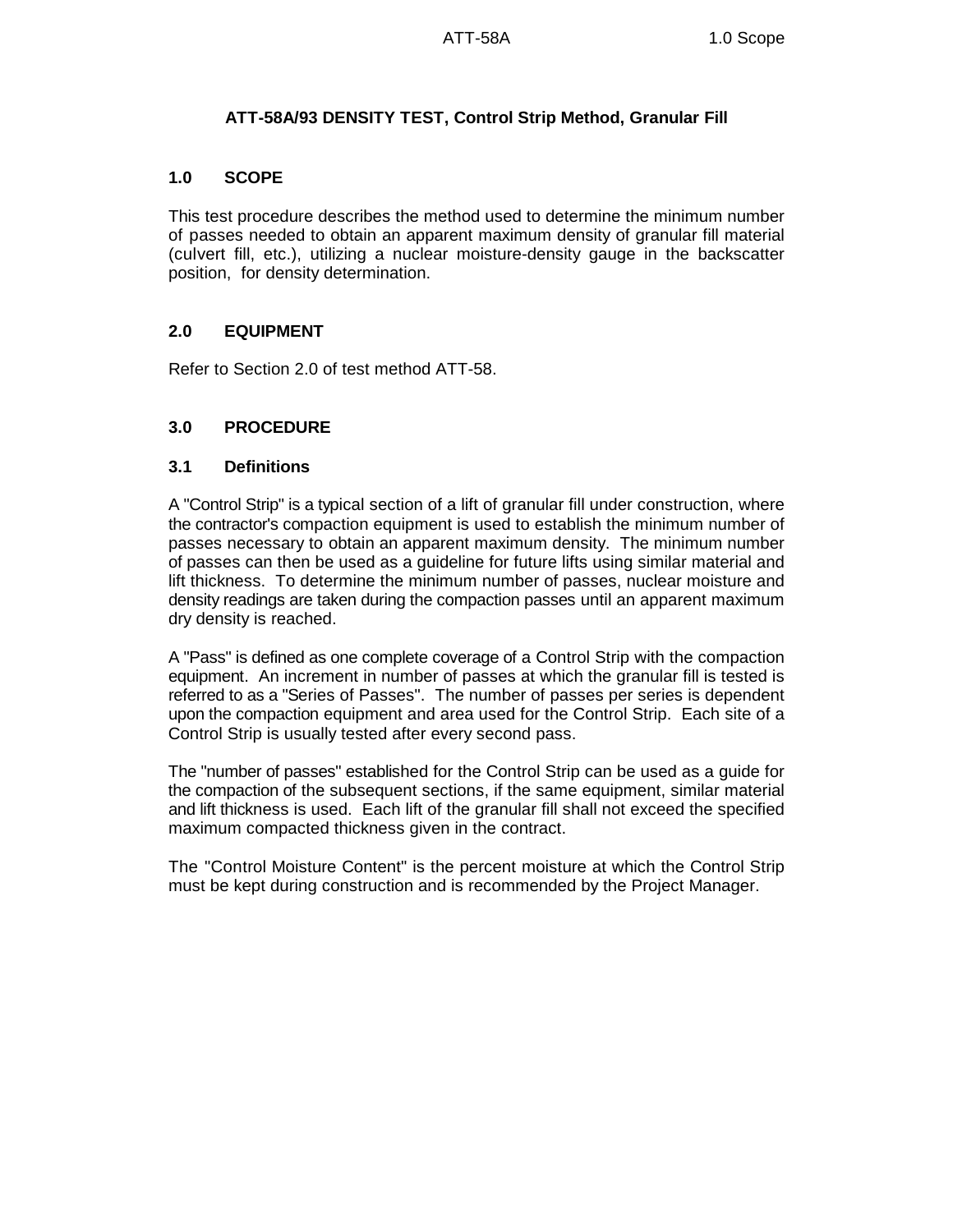## **3.2 Equipment and Site Preparation**

1. Refer to Sections 3.2 and 3.3 of test method ATT-58.

#### **3.3 General**

The purpose of a Control Strip is to find the minimum number of passes required to achieve a maximum density. The number of passes can then be used as a guide for the compaction of subsequent test sections.

Once the aggregate for the lift has been completely spread, the measurements for the Control Strip should commence. Compaction and density measurements continue until an apparent maximum dry density is achieved.

A new control strip is required when the contractor elects to use more or different compaction equipment.

### **3.4 Backscatter Testing**

1. Repeat Section 3.5 of ATT-58.

#### **3.4.1 Control Strip Rolling Pattern**

- 1. Once the standard counts have been taken, select up to 5 evenly spaced sites within the Control Strip. A minimum of 2 sites per control strip is required, 1 site every 20 m or more. The test sites should be representative, with minimum segregation, no ravelling and the surface must be moist.
- 2. Repeat steps 2 to 8 of Section 3.5.1 of ATT-58.
- 3. Repeat steps 4 to 8 of Section 3.5.1 of ATT-58 for each of the remaining sites.
- 4. Calculate the average density and moisture reading for that pass.
- 5. Repeat steps 11 to 17 of section 3.5.1 of ATT-58.
- 6. The Rolling Pattern is complete when after the completion of three consecutive series of passes, the average dry density between each series of passes:
	- a) Increases by less than 10  $kg/m<sup>3</sup>$ ,
	- b) Continually decreases, or
	- c) Remains constant.